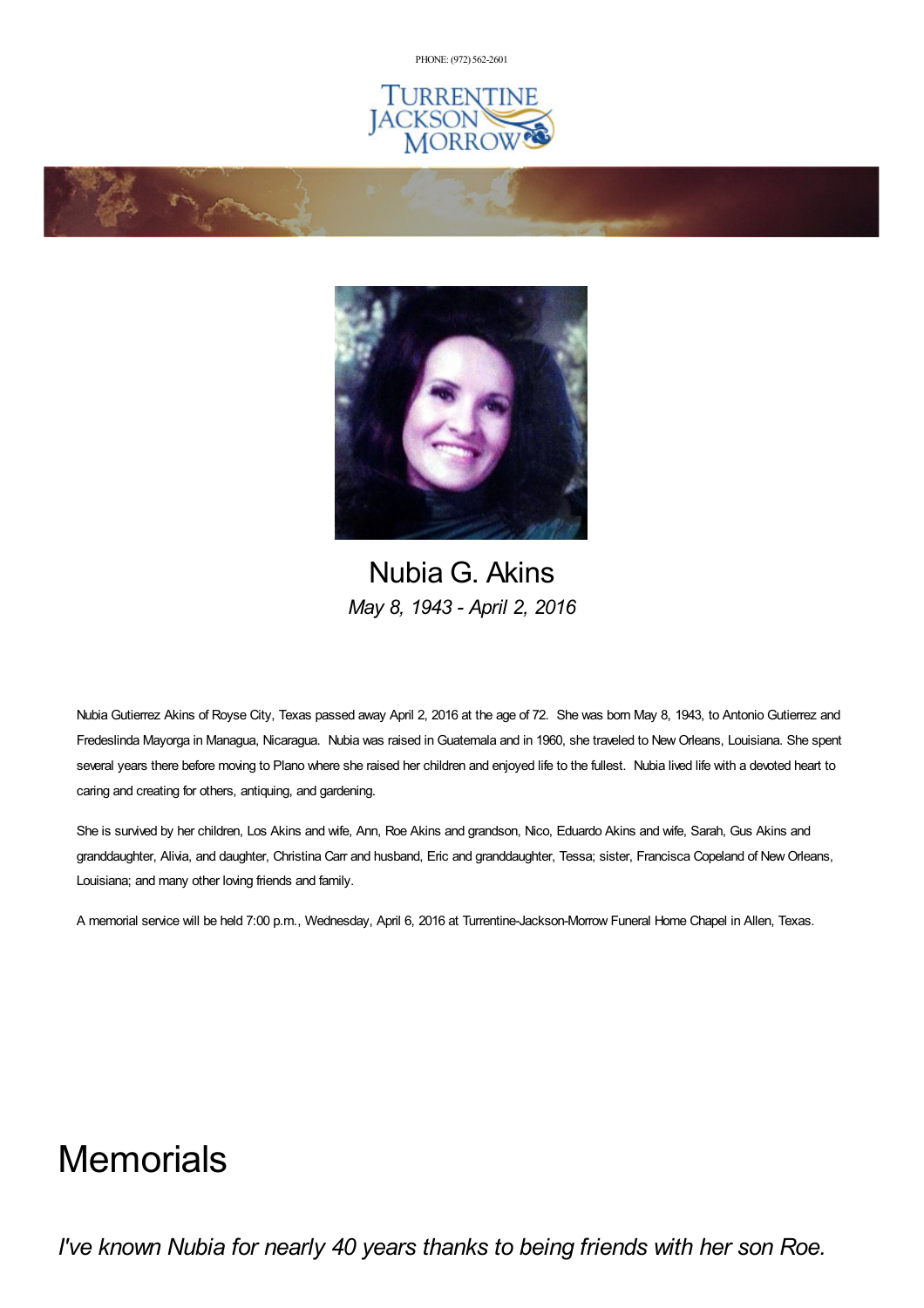*She always treated everyone like family. Always smiling and giving everyone hugs! The world was blessed to have her and was left better off because of her.*

#### **BRIAN AND KARIN BECK, APRIL 6, 2016**

*Nubia was a gracious woman, great mom, wife and sister. I pray she rests in peace and is in the presence and healing arms of our God. I pray all of her children and family find peace and acceptance knowing she is with the Lord* **JUDY S DELUCCA, APRIL 5, 2016**

*I am so sorry for the loss of sweet Nubia. I have worked with her through the years and she was a sweet and kind spirit. She was alot of fun and I am blessed to call her friend. May God comfort your family.*

### **SHANNON MORGAN, APRIL 5, 2016**

*Roe we just wanted you to know that you and your family are in our prayers. We are so very sorry for your loss. Just know our thoughts are with you. Best Buy Leadership team, 1780*

**BEST BUY ALLEN, TEXAS STORE 1780, APRIL 5, 2016**

*You were and still are the most beautiful, classiest, giving , and loving Aunt and Godmother . I'm sad you are no longer with us physically but so happy you are no longer suffering and no longer in pain . I know you have beautiful wings and are watching down smiling at all of your beautiful children you did so well raising . I admire your strength and will never forget you . I love you always and forever .*

## **FRANCES COPELAND, APRIL 5, 2016**

*Dear Family, My heart is saddened by the loss of your precious Mother/Grandmother. I always had a deep respect for Nubia. She was a gorgeous lady, just beautiful inside and out, and she had a way of making everyone feel very special! She was very proud of her children and grandchildren and you could see the love in her eyes when she spoke of all of you! I am Praying for God's comfort blanket around each of you, may you find comfort and peace in knowing that Nubia is no longer suffering, and she is now in the arms of Jesus! God Bless you!*